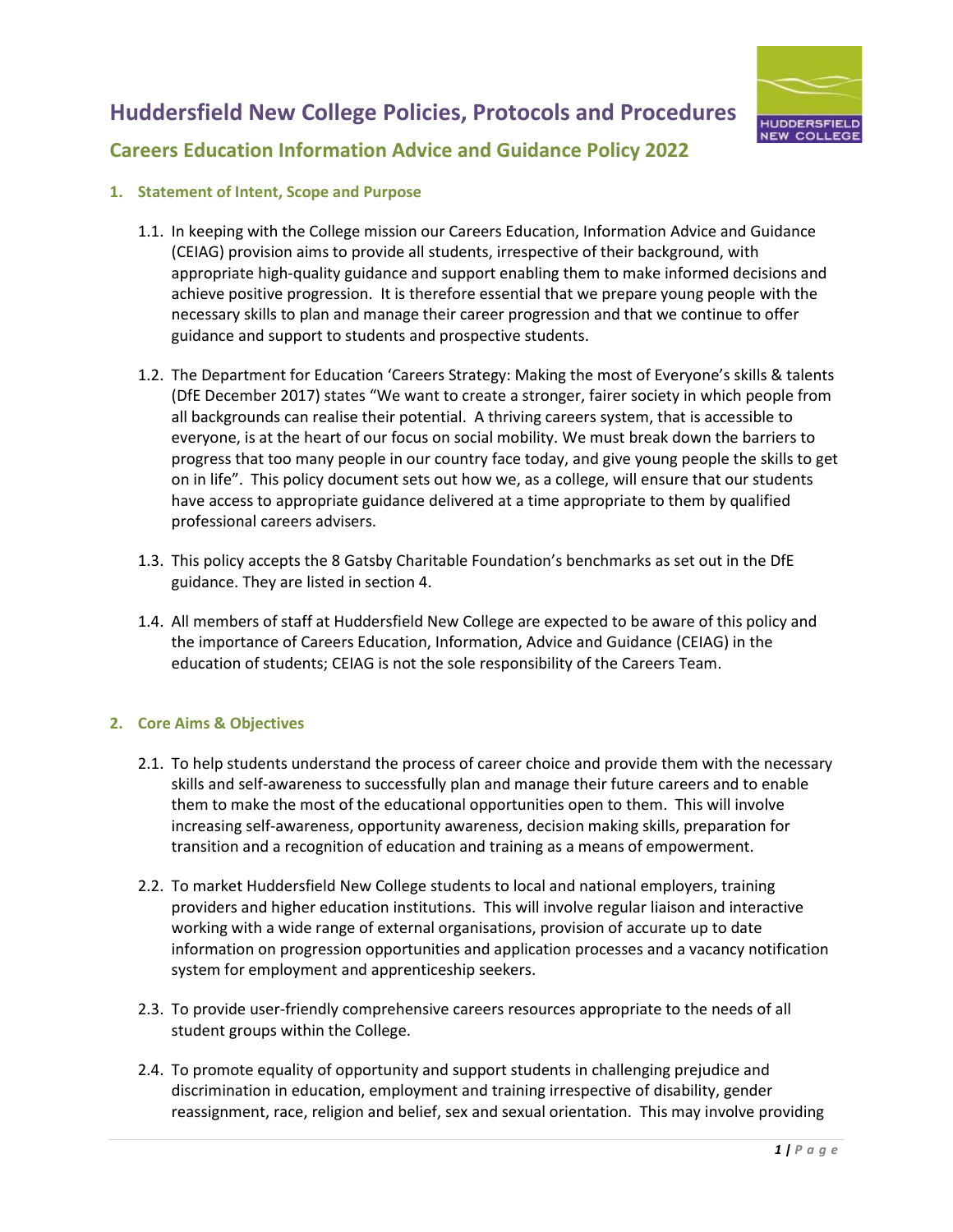

## **Huddersfield New College Policies, Protocols and Procedures**

### **Careers Education Information Advice and Guidance Policy 2022**

additional support and arbitration where necessary in order to aid transition to employment or higher education.

2.5. To develop and maintain close working relationships with the local careers company, the Local Enterprise Partnership and a range of relevant CEIAG related networks.

#### **3. Student Entitlement**

- 3.1. Access to individual guidance delivered by professionally qualified Careers Advisers (trained to level 6 or beyond). Interview appointments can be booked via the college Moodle system, by email or by calling in to the careers department
- 3.2. Students have access to independent external careers advice and guidance delivered by a level 6 qualified adviser from C & K Careers. The adviser is available in College one day per week and attends a number of college open days and parent events.
- 3.3. All students will have access to well informed, impartial information and guidance free from bias and stereotyping.
- 3.4. Careers guidance will be available throughout the academic year, but will be particularly key at certain points, including enrolment, the course change window, throughout the UCAS process and when students are applying for employment or apprenticeships.
- 3.5. Access to high quality careers information and the use of appropriate information technology, websites and software.
- 3.6. Regular opportunities to engage with university staff, employers and training providers are offered to all students both in college and via visits to external events.
- 3.7. Support for employment and apprenticeship seekers including a vacancy notification service available throughout their time at the College.
- 3.8. Regular notification of local and national career and higher education related events.
- 3.9. A structured pastoral curriculum including CEIAG content tailored to the needs of the different student groups within the College and focused on the individual and their specific needs.
- 3.10. Elements of CEIAG will also be delivered via Progress Tutors and teaching staff as part of a whole college approach to preparing students for positive progression beyond college

#### **4. Gatsby**

- 4.1. The College embraces the Gatsby Charitable Foundation's benchmarks and whole college approach to CEIAG. The Gatsby benchmarks are:
	- 1. A stable careers programme
	- 2. Learning from career and labour market information
	- 3. Addressing the needs of each student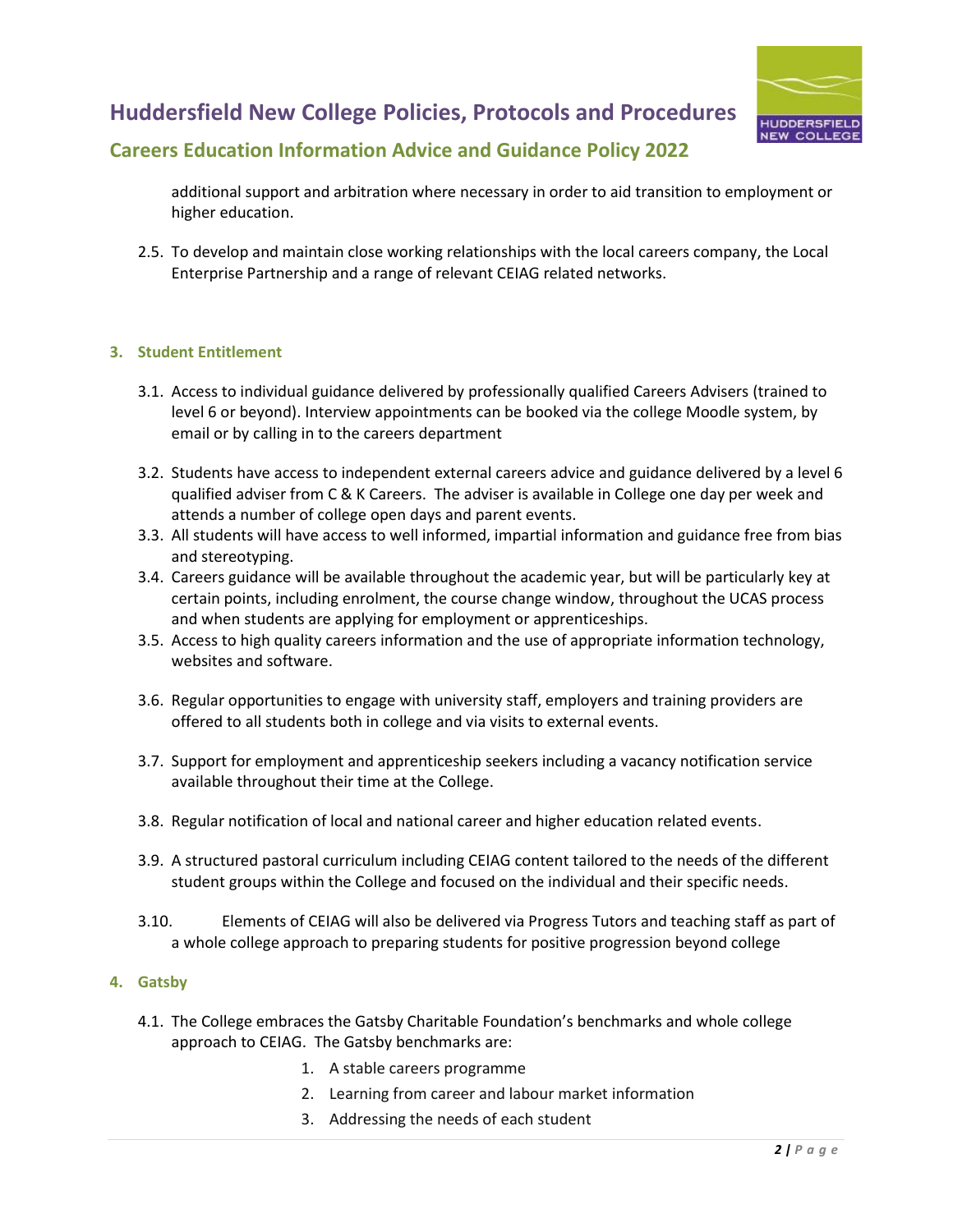

# **Huddersfield New College Policies, Protocols and Procedures**

## **Careers Education Information Advice and Guidance Policy 2022**

- 4. Linking curriculum learning to careers
- 5. Encounters with employers and employees
- 6. Experiences of workplaces
- 7. Encounters with further and higher education
- 8. Personal guidance
- 4.2. The Gatsby Compass tool will be used to assess ongoing progress
- 4.3. Huddersfield New College continues to hold the National Quality Standard for CEIAG which is aligned with the Gatsby benchmarks. The quality standard assessment takes place every 3 years and will next be assessed in 2023

#### **5. Roles and Responsibilities**

| <b>Role</b>         | <b>Name</b>                             |
|---------------------|-----------------------------------------|
| Careers Leaders     | Catherine Cushnie (Assistant Principal) |
|                     | Dan Odlin                               |
|                     | (Careers Manager)                       |
| CEIAG Link Governor | Keith Webb                              |

#### 5. **Review of Policy and communication**

The Senior Leadership Team approve this policy. Once approved, staff will be notified of the new policy via the staff news bulletin and the policy will be published on the internal information platform (Moodle) as well as the external College website.

| <b>Version</b> | Date     | Author(s)                                                               | <b>Comments</b> | Approval Route/     | Date of Next  |
|----------------|----------|-------------------------------------------------------------------------|-----------------|---------------------|---------------|
|                |          |                                                                         |                 | Date                | <b>Review</b> |
|                | May 2016 | <b>Tony Sturdy</b>                                                      |                 | <b>SLT May 2016</b> |               |
|                |          | January 2021 Lee Goddard / Dan Policy Rewrite SLT January 2021<br>Odlin |                 |                     | January 2022  |
| 13             |          | January 2022 Catherine Cushnie Annual update SLT January 2022           |                 |                     | January 2023  |
|                |          |                                                                         |                 |                     |               |

Equality Impact Assessment

| <b>Question</b>                  | <b>Response</b>                                                      |
|----------------------------------|----------------------------------------------------------------------|
| 1. Name of policy being assessed | Careers Education, Information, Advice and Guidance<br><b>Policy</b> |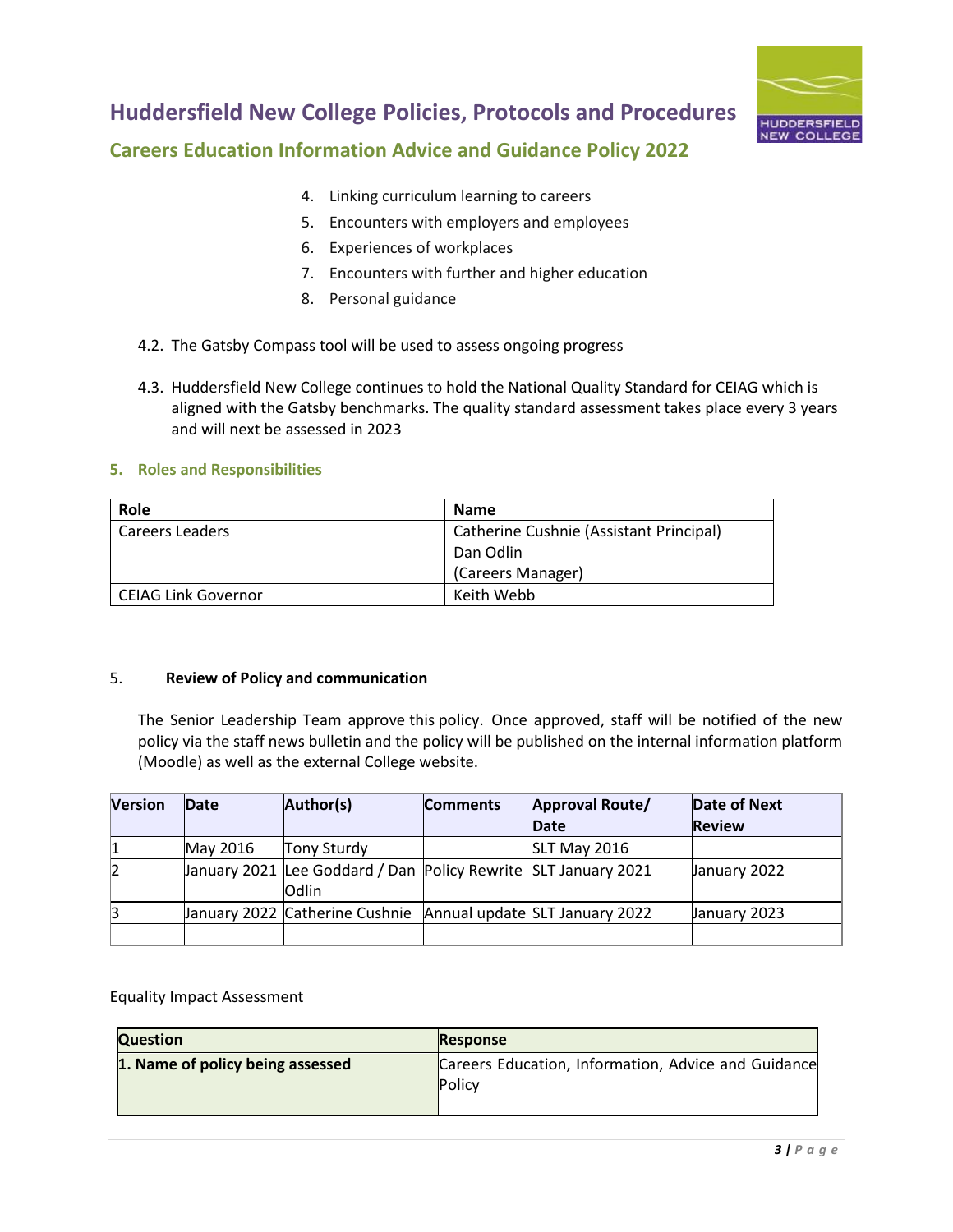# **Huddersfield New College Policies, Protocols and Procedures**



# **Careers Education Information Advice and Guidance Policy 2022**

|                                                                                                           | 2. Summary of aims and objectives of the The purpose of the policy is to clearly identify College   |  |
|-----------------------------------------------------------------------------------------------------------|-----------------------------------------------------------------------------------------------------|--|
| policy                                                                                                    | provision for CEIAG and to determine the student                                                    |  |
|                                                                                                           | entitlement.                                                                                        |  |
| <b>3. What involvement and consultation has Policy has had input from C&amp;K careers advisor from an</b> |                                                                                                     |  |
|                                                                                                           | <b>been done in relation to this policy?</b> (e.g. with independent perspective, and has drawn upon |  |
| relevant groups and stakeholders)                                                                         | information from the Gatsby national benchmarks                                                     |  |
|                                                                                                           | and local / national initiatives.                                                                   |  |
|                                                                                                           |                                                                                                     |  |
| 4. Who is affected by the policy?                                                                         | <b>HNC</b> students                                                                                 |  |
|                                                                                                           |                                                                                                     |  |
|                                                                                                           |                                                                                                     |  |
|                                                                                                           | 5. What are the arrangements for monitoring The policy will be the basis for all CEIAG provision in |  |
| and reviewing the actual impact of the the College.                                                       |                                                                                                     |  |
| policy?                                                                                                   |                                                                                                     |  |
|                                                                                                           | The policy will be reviewed annually.                                                               |  |

|                            |                 | Protected Characteristicls there a potential for Please explain and give Action to | address               |
|----------------------------|-----------------|------------------------------------------------------------------------------------|-----------------------|
| <b>Group</b>               | positive<br>or  | negative examples of                                                               | anynegative<br>impact |
|                            | impact?         | evidence/data used                                                                 | (e.g. adjustment made |
|                            |                 |                                                                                    |                       |
| <b>Disability</b>          | Positive Impact | The policy sets out theN/A                                                         |                       |
|                            |                 | College's expectations                                                             |                       |
|                            |                 | and students entitlement                                                           |                       |
|                            |                 | to CEIAG. Every student                                                            |                       |
|                            |                 | has this entitlement and                                                           |                       |
|                            |                 | access to the provision.                                                           |                       |
| <b>Gender reassignment</b> | Positive Impact | explained<br>As                                                                    | for <sub>N/A</sub>    |
|                            |                 | disability                                                                         |                       |
| <b>Marriage or civil</b>   | Positive Impact | explained<br>As                                                                    | for <sub>N/A</sub>    |
| partnership                |                 | disability                                                                         |                       |
| <b>Pregnancy and</b>       | Positive Impact | As<br>explained                                                                    | for <sub>N/A</sub>    |
| maternity                  |                 | disability                                                                         |                       |
| Race                       | Positive Impact | As<br>explained                                                                    | for <sub>N/A</sub>    |
|                            |                 | disability                                                                         |                       |
| <b>Religion or belief</b>  | Positive Impact | explained<br>As                                                                    | for <sub>N/A</sub>    |
|                            |                 | disability                                                                         |                       |
| <b>Sexual orientation</b>  | Positive Impact | As<br>explained                                                                    | for <sub>N/A</sub>    |
|                            |                 | disability                                                                         |                       |
| <b>Sex (gender)</b>        | Positive Impact | As<br>explained                                                                    | for <sub>N/A</sub>    |
|                            |                 | disability                                                                         |                       |
| Age                        | Positive Impact | As<br>explained                                                                    | for <sub>N/A</sub>    |
|                            |                 | disability                                                                         |                       |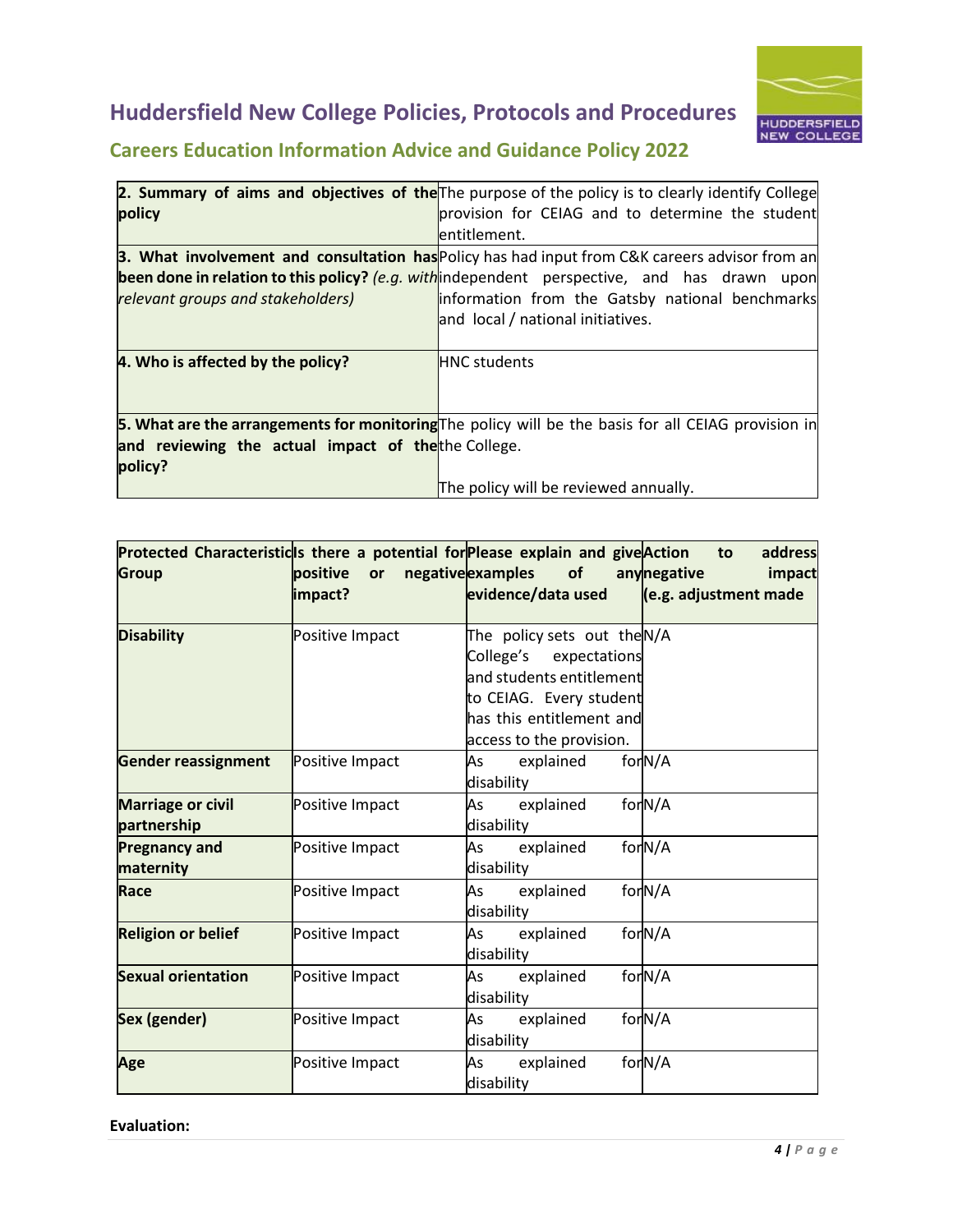



# **Careers Education Information Advice and Guidance Policy 2022**

| <b>Question</b>                                                                                                                                                                                                                                                                                                                                                                                                                                                              | <b>Explanation / justification</b>    |                                                                                                                                          |
|------------------------------------------------------------------------------------------------------------------------------------------------------------------------------------------------------------------------------------------------------------------------------------------------------------------------------------------------------------------------------------------------------------------------------------------------------------------------------|---------------------------------------|------------------------------------------------------------------------------------------------------------------------------------------|
| Is it possible the proposed<br>discriminate<br>unfairly<br><b>or</b><br>people?                                                                                                                                                                                                                                                                                                                                                                                              | independent CEIAG                     | policy could The policy describes the processes to ensure that<br>disadvantageall students receive their entitlement to high quality and |
| <b>Final Decision:</b>                                                                                                                                                                                                                                                                                                                                                                                                                                                       | <b>Tick</b><br>relevant<br><b>Box</b> | the Include any explanation / justification<br>required                                                                                  |
| 1. No barriers identified, therefore<br>activity will proceed.                                                                                                                                                                                                                                                                                                                                                                                                               | $\checkmark$                          | The basis of the policy and expectations<br>have been discussed at Senior Leadership<br><b>Team meetings</b>                             |
| 2. You can decide to stop the policy or<br>practice at some point because the data<br>shows bias towards one or more<br>groups                                                                                                                                                                                                                                                                                                                                               |                                       |                                                                                                                                          |
| 3. You can adapt or change the policy in a<br>way which you think will eliminate<br>the bias                                                                                                                                                                                                                                                                                                                                                                                 |                                       |                                                                                                                                          |
| 4. Barriers and impact identified, however<br>having considered all available options<br>carefully, there appear to be no other<br>proportionate ways to achieve the aim of the<br>policy or practice (e.g. in extreme cases or<br>where<br>positive<br>action<br>İS<br>taken). Therefore you are going to proceed<br>with caution with this policy or practice<br>knowing that it may favour some people less<br>than others,<br>providing justification for this decision. |                                       |                                                                                                                                          |

| <b>Reviewed by:</b><br>(Author)   | Catherine Cushnie |
|-----------------------------------|-------------------|
| Date:                             | 19/1/22           |
| Review date (if applicable):      |                   |
| <b>Approval by:</b><br>(SLT Lead) | Catherine Cushnie |
| Date:                             | 19/1/22           |